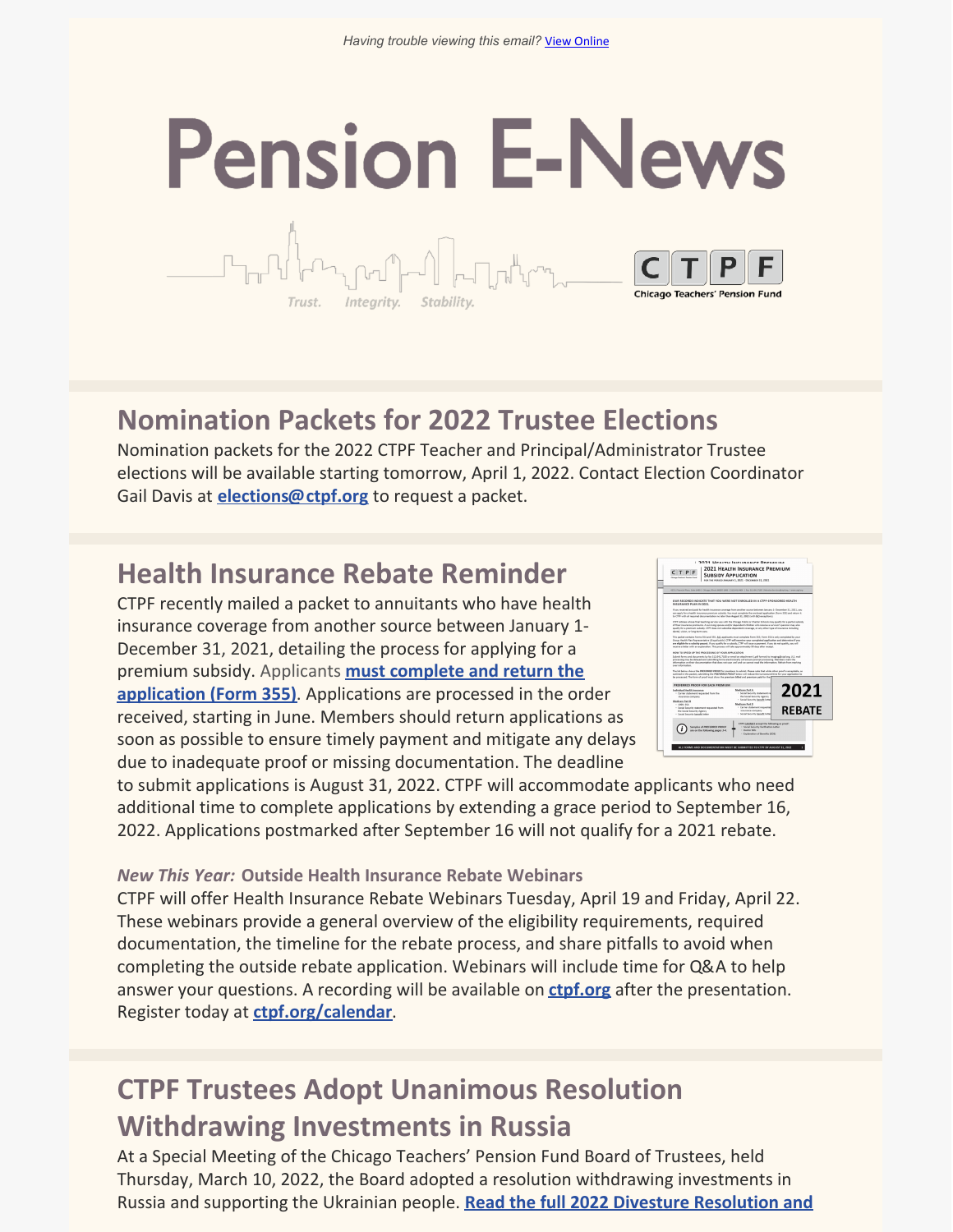## **Spring Town Hall Webinar**

On Wednesday, May 11, 2022, at 4:30 p.m. CTPF will hold a quarterly Town Hall webinar hosted by Executive Director Carlton W. Lenoir, Sr. The webinar will give a general overview of Fund operations and offer reminders for the spring. The webinar is expected to last about 40 minutes. **Register in [advance](https://ctpf.zoom.us/webinar/register/WN_ES8Ey04ZSWmb9K7yfUFRNg) for this webinar**

#### *myCTPF* **Offers Helpful Features**

New features have been added to the *myCTPF* Member Self-Service Portal, which is now available to surviving spouses. These updates offer an even more accessible and efficient *myCTPF* experience. Register at [myCTPF.org](http://myctpf.org) to:

- Request an estimate of your CTPF retirement benefit (for active members who meet the eligibility requirements) and then view, download, and print when they are available.
- View your address, contact information, and benefit status
- Download a pay advice or 1099R (retirees) or Member Statement (members with service credit with CTPF)

Register today at **[myCTPF.org](http://myctpf.org)**

#### **2022 Retirement Webinars**

CTPF will offer another set of 2022 Retirement Webinars at 9:00 a.m. and 1:00 p.m. on **April 12, 2022.** CTPF offered a 2022 Retirement Webinar on February 21, 2022. **View the webinar [presentation](https://ctpf.org/member-resources/active-members/retirement-resources) and recording here**. Webinars offer an overview of the retirement process and can help you jump-start (or complete) your retirement application.

Register at **[ctpf.org/calendar](https://ctpf.org/news-calendar/calendar)**.

# **Pension Payment Schedule**

CTPF encourages all members to switch to direct deposit. Call Member Services at 312.641.4464 to request your documentation and ensure the timely delivery of your benefits. The schedule for mailing checks and direct deposit dates through August 2022 is listed below. **Click here for the full [schedule](https://www.ctpf.org/member-resources/retired-members/pension-payments)**.

| <b>Month</b> | Last Day to Submit an<br><b>Address or Tax</b><br><b>Withholding Change</b> | <b>Check</b><br><b>Mailing Date</b> | <b>Direct</b><br><b>Deposit Date</b> |
|--------------|-----------------------------------------------------------------------------|-------------------------------------|--------------------------------------|
| April 2022   | March 17, 2022                                                              | March 30, 2022                      | April 1, 2022                        |
| May 2022     | April 15, 2022                                                              | April 28, 2022                      | May 2, 2022                          |







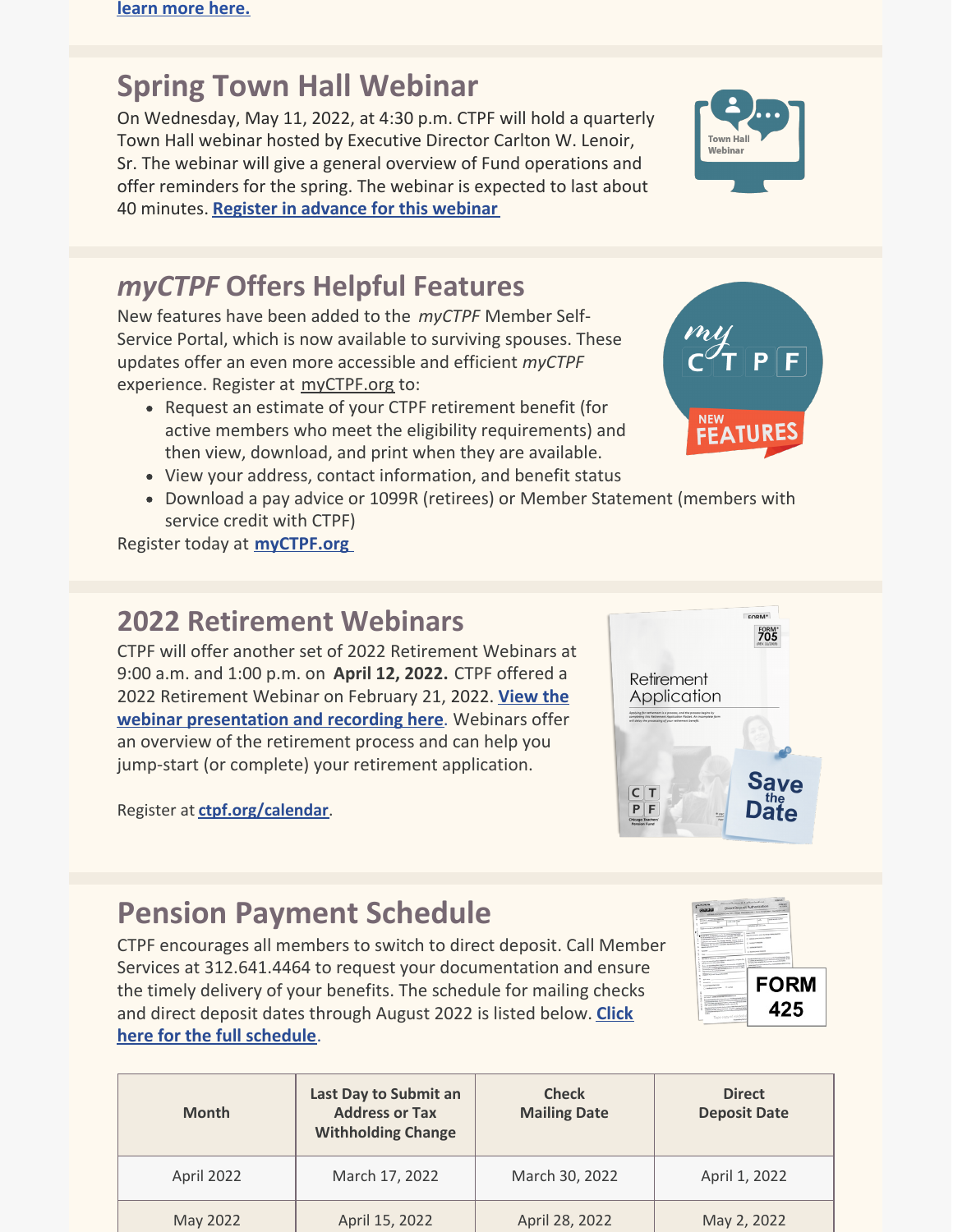| June 2022        | May 16, 2022  | May 27, 2022  | June 1, 2022   |
|------------------|---------------|---------------|----------------|
| <b>July 2022</b> | June 15, 2022 | June 29, 2022 | July 1, 2022   |
| August 2022      | July 15, 2022 | July 29, 2022 | August 1, 2022 |

# **Employee Contribution Reporting**

Each pay period, Employers remit employee pension contributions to CTPF. Illinois law requires that these contributions be made within a certain time period. If the Employer does not send the funds within the required time, penalties may be assessed. Find the most recent list of delinquent employers **[here](https://ctpf.org/employer-contribution-reporting)**.

## **Lost Payees**

CTPF is trying to contact members who are over age 72, but who have not commenced benefits or taken a refund of their contributions. If you or someone you know is included on the **Lost [Payees](https://www.ctpf.org/sites/files/2020-10/lost_payees_last_school_worked_website_list_2.pdf) Listing**, please contact Member Services, 312.641.4464 or email **[memberservices@ctpf.org](mailto:memberservices@ctpf.org)**.

# **CTPF COVID-19 Information & Resources**

CTPF is committed to doing our part to stop the spread of COVID-19. For the health, safety, and wellbeing of all CTPF Members, the Fund continues to deliver all member services remotely. The physical office remains closed to all but essential employees whose duties cannot be performed offsite. In-person services and counseling are suspended until it is safe to resume these operations.

CTPF has implemented the following changes for the health and safety of all:

- In-person appointments and services are suspended.
- Phone assistance, video counseling, and remote notarization appointments are available. Members should call 312.641.4464 or email **[memberservices@ctpf.org](mailto:memberservices@ctpf.org)** for assistance.
- US Mail processing may be delayed. Send benefit applications, forms, and documents by fax 312.641.7185 or email an attachment (.pdf or .jpg format) to **[imaging@ctpf.org](mailto:imaging@ctpf.org)** to ensure prompt processing.

Learn more on the COVID-19 Response Page **[ctpf.org/covid-19](https://ctpf.org/news-calendar/covid-19).**



All current meeting dates, office information, and upcoming event information can be found on the CTPF Calendar at **[ctpf.org/calendar](https://ctpf.org/news-calendar/calendar)**[.](https://ctpf.org/news-calendar/calendar)